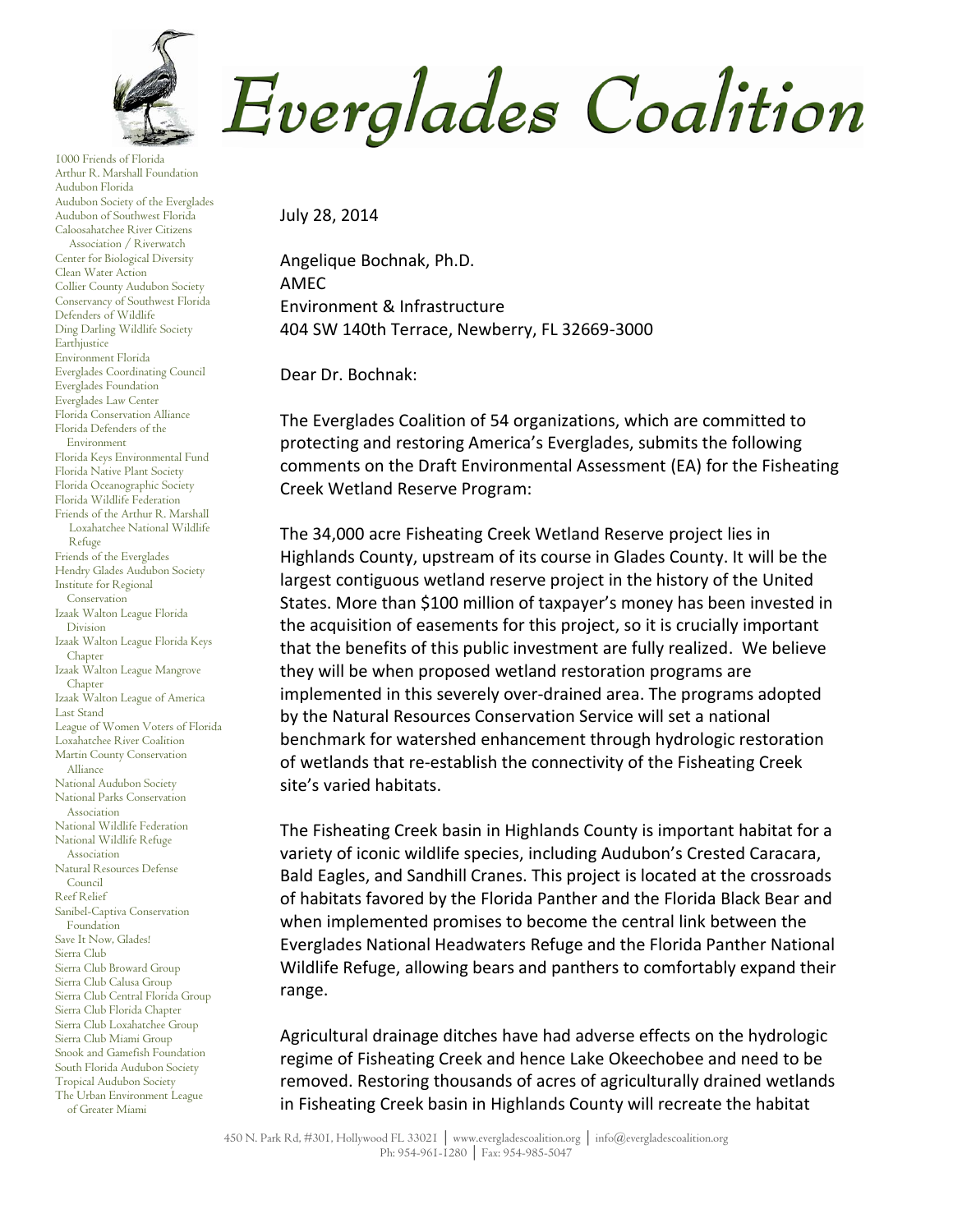and hydrology that has been lost. The hydrological restoration benefits will contribute toward system-wide goals for Okeechobee, the Northern Estuaries, and the Everglades.

To ensure the nation's investment in this program is fully realized, it is essential that the Draft EA includes alternatives that set robust goals for wetland restoration and habitat improvement. We urge updating the Draft EA to add alternatives to reflect the following suggestions:

## **1. Maximize the acreage of restored wetlands on the property**

The Draft EA recognizes that "Over 50 percent of the nation's wetlands in the lower 48 states have been lost since colonial times...Although much progress has been made in recent years, valuable wetlands in the US continue to disappear." The EA explicitly states that the Fisheating Creek project is "intended to help restore and protect these valuable wetlands." Draft EA, pg.1-1.

However, the alternatives in the Draft EA fall short in their quantity and quality of wetland restoration. Historically, there were an estimated 23,623 acres of wetlands throughout the property. The alternatives propose to restore only up to 13,218 acres, leaving more than 10,000 acres still overly drained. Many of the acres that are not restored in the current EA alternatives are short hydroperiod wetlands- crucial areas for wading bird foraging. We urge the NRCS to develop an alternative that includes as much restoration as possible of these short hydroperiod wetlands on these 10,000 acres. The EA should be amended to assess how much it would cost and how many more acres of wetlands could be restored.

## **2. Invest more dollars per acre for improvements ensuring greater wetland restoration**

The federal government has already invested more than \$100 million in the acquisition of the Fisheating Creek WRP. NRCS has a responsibility to make sure this initial investment is protected by restorative improvements to the land that will ensure benefits are actually realized. The Environmental Assessment sets out restoration alternatives costing approximately \$130 per acre. To implement full restoration on these properties, however, it is likely that \$400 to \$500 per acre will be needed to backfill and/or remediate many more miles of ditches than is proposed in the Draft EA. Moreover, control of invasive vegetation will require consistent long-term management to maintain the integrity of all of these restored habitats. The EA should include realistic calculations of these annual costs and identify specific funding sources.

## **3. Revisit restoration plans for the 4,600 acre Grassy Slough.**

This large marsh has the most water-storage capacity on the property. It is essential to restore Grassy Slough to the fullest extent possible. Yet the EA and Wetland Reserve Plan of Operation reports that the only modeled options would leave the central